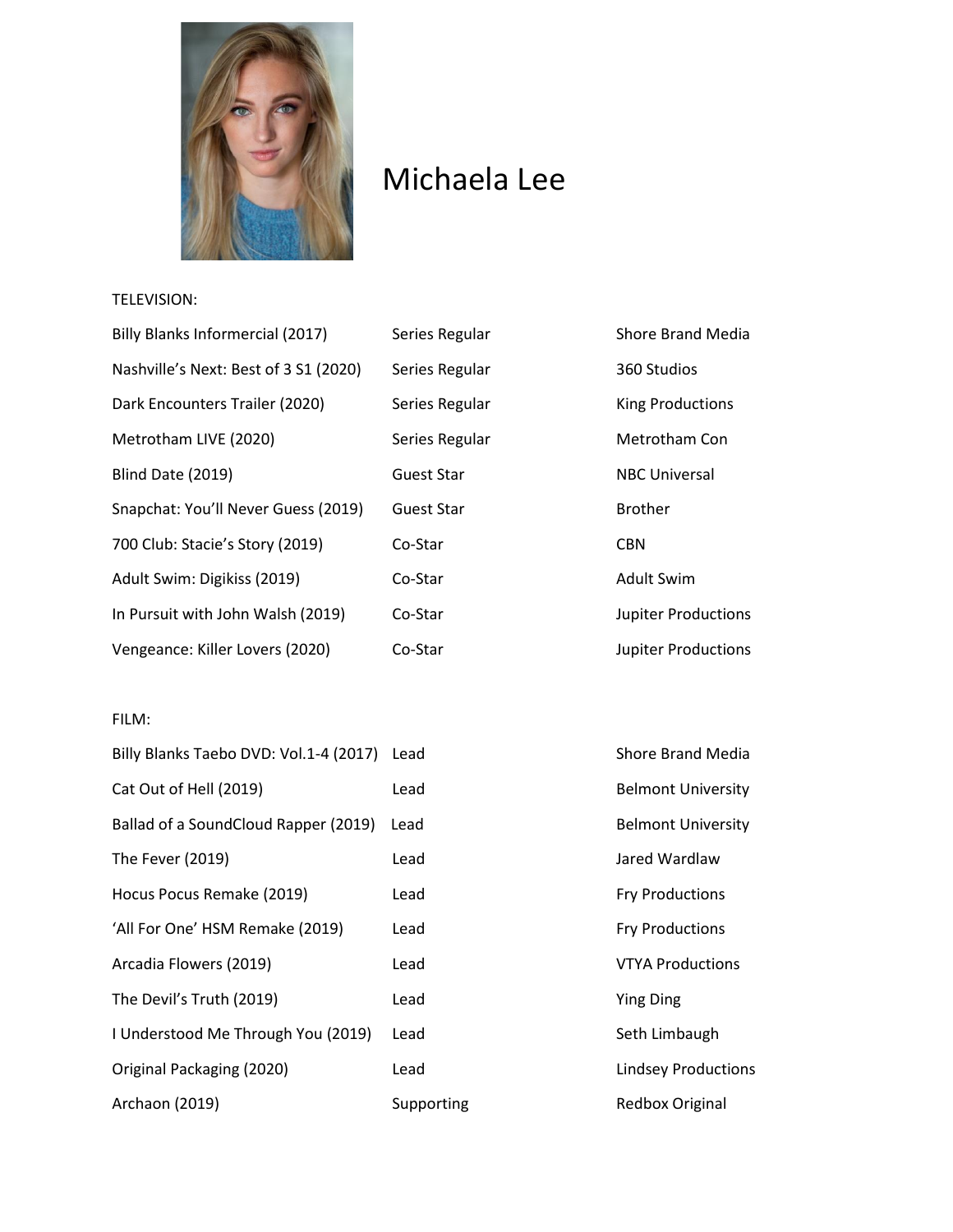Gritty Romance (2019) **Day Player** Day Player Will Powers Productions

## MUSIC VIDEO:

| Slow Burn- Trevor Krehel (2020)  | Lead       | Stephen Byrum                    |
|----------------------------------|------------|----------------------------------|
| Save the Night for Me (2020)     | Lead       | Acea Lashley                     |
| Money-The Band of Silver (2018)  | Supporting | <b>Tiny Terrors Productions</b>  |
| Vibe'In-TEDDY (2019)             | Supporting | <b>CHONP'S LADOYNE</b>           |
| She's Bad- No Name Blues (2019)  | Supporting | Stephen Byrum                    |
| Like Yeah- On the Outside (2019) | Supporting | The Frequency Music, LLC         |
| Everybody Rise- Amy Shark (2020) | Supporting | <b>Patrick Tohill</b>            |
| Honky Tonk- Josiah Siska (2020)  | Supporting | <b>Black River Entertainment</b> |

#### COMMERCIAL:

| Cobb Travel & Tourism (2020) | Principal | Encyclomedia                |
|------------------------------|-----------|-----------------------------|
| Snapchat commercial (2019)   | Principal | <b>Hily Dating App</b>      |
| <b>BACH</b> app (2019)       | Principal | Michael Petrakis, COO       |
| Vacation Rental Promo (2019) | Principal | <b>Windsong Productions</b> |
| Azar mobile app (2019)       | Principal | D. Rodriguez, coord.        |
| AquaBlue Hair Care (2020)    | Principal | Remote                      |
| Desk Guardians (2020)        | Principal | Remote                      |
| Highway Robery (2020)        | Principal | <b>HardLuck Creative</b>    |
| Supreme LED Mask (2020)      | Principal | Remote                      |
| Clothing Boutique Ad (2020)  | Principal | <b>LYFE Marketing</b>       |
|                              |           |                             |

#### ENTERTAINMENT:

Disney Princess (2018-2019) Lead Princess Party Productions

Professional cosplayer, model, actress with a Business Management degree